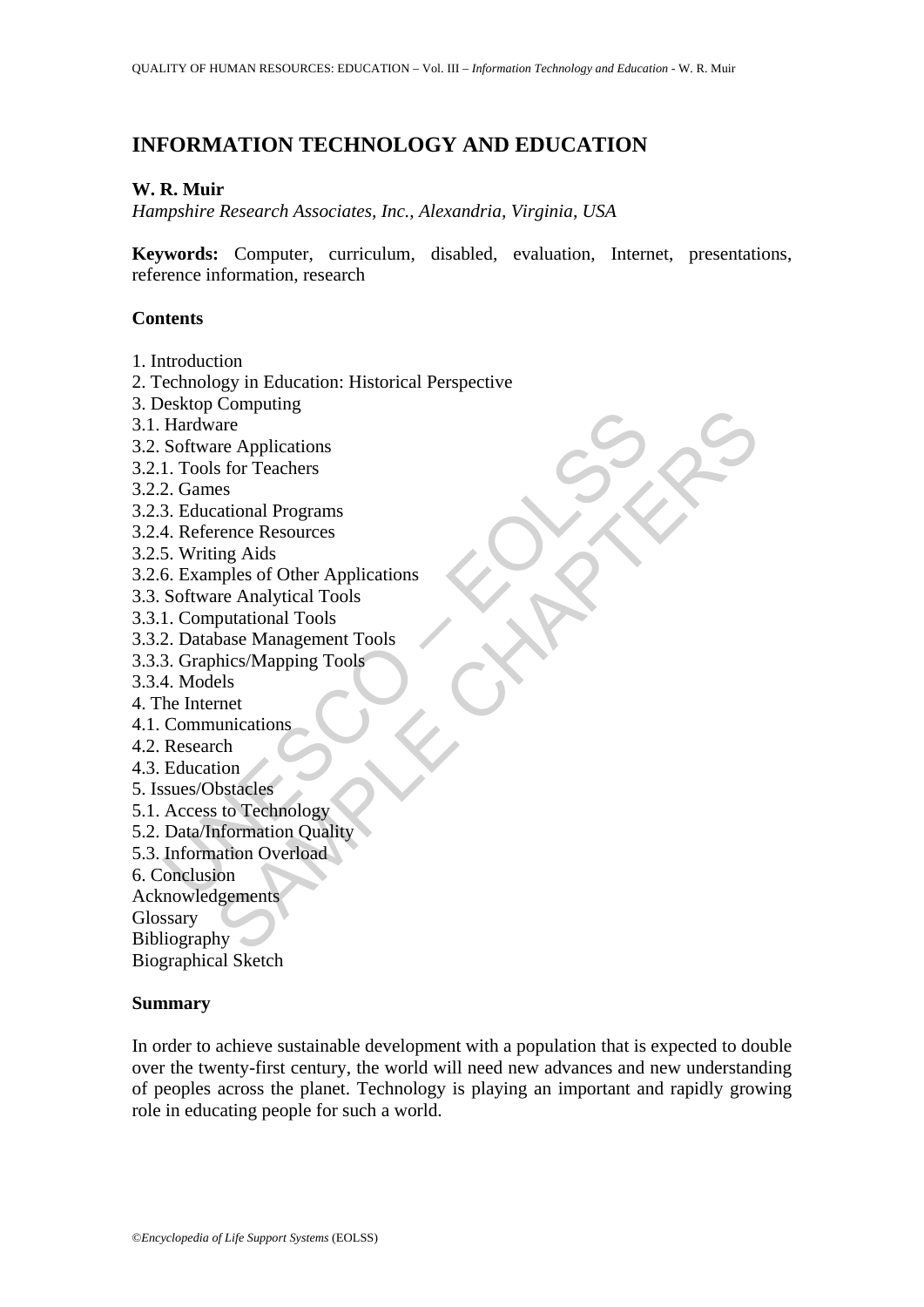Going back to books and printing in centuries past and to radio, television, films, and photocopying in the twentieth century, technology has helped to educate the masses. Since 1980, however, desktop computer technology has been introduced that is revolutionizing the way people learn and access knowledge. In addition to rapidly advancing and increasingly powerful computer equipment is the development of an extraordinary range of software applications that can assist teachers and teach students (even when they are not seeking to learn, for example through the use of games). Software applications and databases can provide knowledge (e.g. encyclopedias and other references) and a wide range of software tools can enable analyses of data, provide the ability to draw pictures, empower users to write and correct text quickly, and many more things.

Meanwhile, the Internet and World Wide Web have exploded, linking millions around the world and providing volumes of information and capabilities that few could ever have foreseen. Millions of sites provide information, sometimes unique, that has previously been difficult or impossible to access in many corners of the world.

world and providing volumes of information and capabilities the foreseen. Millions of sites provide information, sometimes<br>viously been difficult or impossible to access in many corners of th<br>combination of all these techn and providing volumes of information and capabilities that few could<br>ceen. Millions of sites provide information and capabilities that few could<br>ceen. Millions of sites provide information, sometimes unique, that<br>been diff The combination of all these technological advances offers the hope that the expanding population of the world will be much better educated than in the past. However, to achieve this goal will require more uniform access to these technologies around the world, improved data quality measures, and better means to identify desired information from the wealth of information available.

## **1. Introduction**

To achieve sustainable development with a world population likely to double before it stabilizes will require more efficient use of energy, water, and other resources. It will also require increased agricultural production. Such technological advances will require well-educated individuals in many different fields.

For the population to double without permanently degrading the environment will also take improved knowledge in many different disciplines. Such knowledge will be needed in every corner of the world.

For conflict in the world to diminish in the twenty-first century will require greater communication and understanding between differing peoples and cultures. Education will be essential for such understanding. Similarly, greater equity among the peoples of the world will require education to be available more uniformly around the world.

Indeed, for world population growth to stabilize will require major advances in education, particularly in the developing world, where there are the highest fertility rates. It will be especially important that education be more readily available to women, because female fertility is inversely correlated to educational attainment.

Technology is increasingly important in education. However, its future potential is enormous.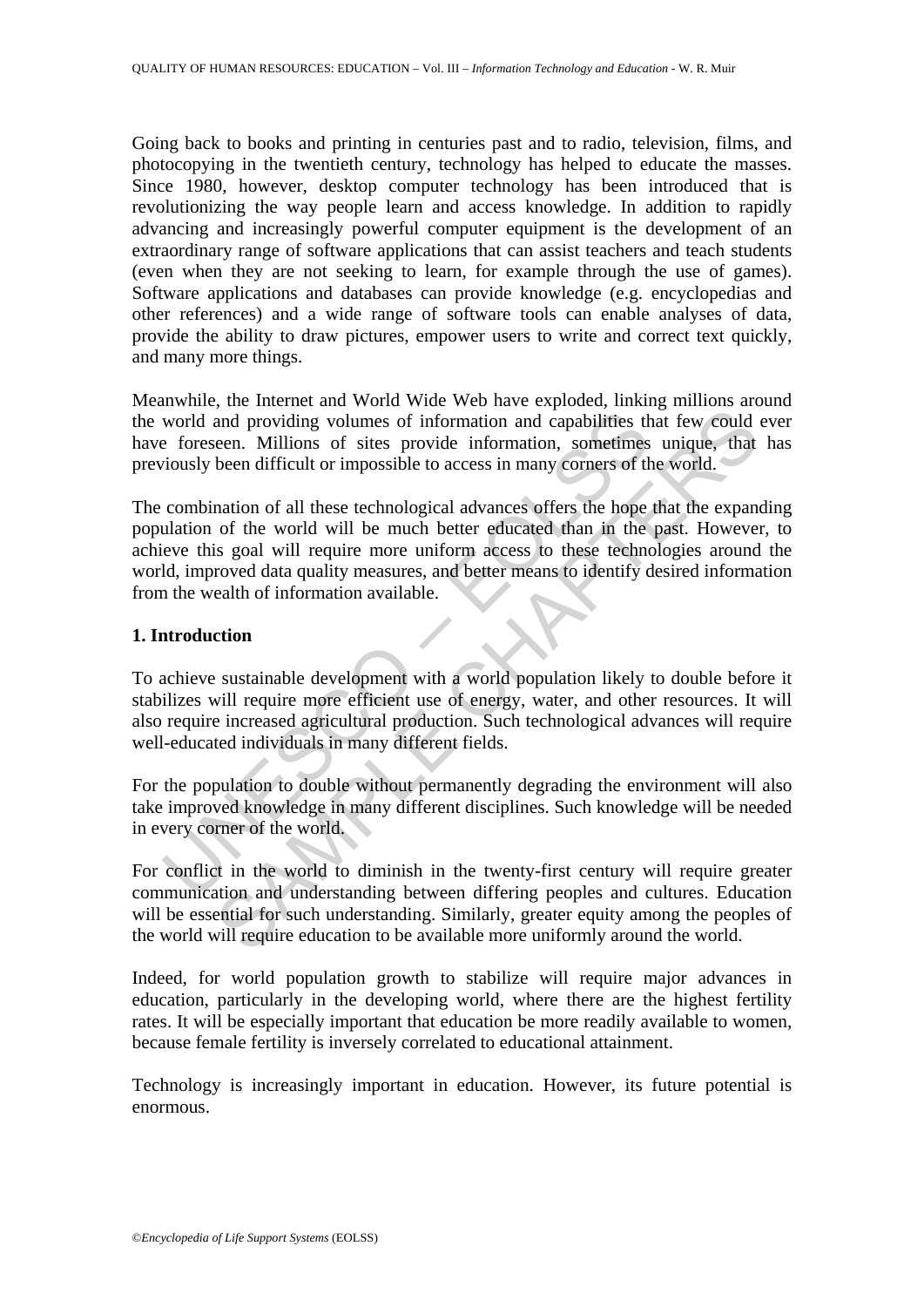Perhaps of all the topics in this online encyclopedia the role of technology in education is likely to be the most out of date. By the time this article appears, technologies and new applications unforeseen by the educational community undoubtedly will have been introduced that could revolutionize access, as well as approaches, to education.

Therefore, it is impossible to catalog or even to summarize the many different ways that technology is starting to influence education. What follow are highlights and examples of some of the many approaches and developments in this important field.

## **2. Technology in Education: Historical Perspective**

One thousand years ago, education was dominated by the spoken word. History and traditions were passed from one generation to the next in the form of stories. Few were able to read or write. Books, produced by hand, could be afforded only by the wealthiest. Thus, the invention of the printing press and the mass reproduction of books had a revolutionary impact on education, making it possible for schools and students to have textbooks. Because of the printing press, those in the literate public could obtain news from newspapers and learn new ideas and principles from books.

to read or write. Books, produced by hand, could be afforthiest. Thus, the invention of the printing press and the mass rep a revolutionary impact on education, making it possible for sehole textbooks. Because of the print and or write. Books, produced by hand, could be afforded only by<br>Thus, the invention of the printing press and the mass reproduction of bo<br>Chutionary impact on education, making it possible for schools and studen<br>newspaper In recent decades, technologies such as film, telephones, radio, photocopying (and more inexpensive forms of duplicating technologies), and television have greatly increased the flow of information. Classroom teaching has been similarly affected, with such technologies enabling teachers to share information from outside their locality. Both radio and television have featured documentary and educational programs. Film and filmstrip libraries have supplemented the materials available to students. In the U.S., a private firm offers televised daily programming to schools at no cost via Channel One in exchange for the opportunity to provide commercial advertisements as part of the program content.

For the average person, the introduction of radio and television in the twentieth century have revolutionized understanding of world events and have helped shape public opinion. For the first time, most citizens of the world can not only learn of events on the other side of the globe the day they occur, but can also witness aspects of them.

Such global communications have heightened understanding of inequities in the world and have increased demands for education and advancement opportunities. However, it has been difficult in many parts of the world to satisfy such demands. Technologies that have been introduced only in the late 1990s offer the hope of revolutionizing the education of students in the classroom as well as of the public. Examples of such technologies are summarized below.

# **3. Desktop Computing**

# **3.1. Hardware**

The first computers were developed about the middle of the twentieth century. At first these were very large machines requiring large rooms or buildings and special airconditioning systems to keep them from overheating. The power and speed of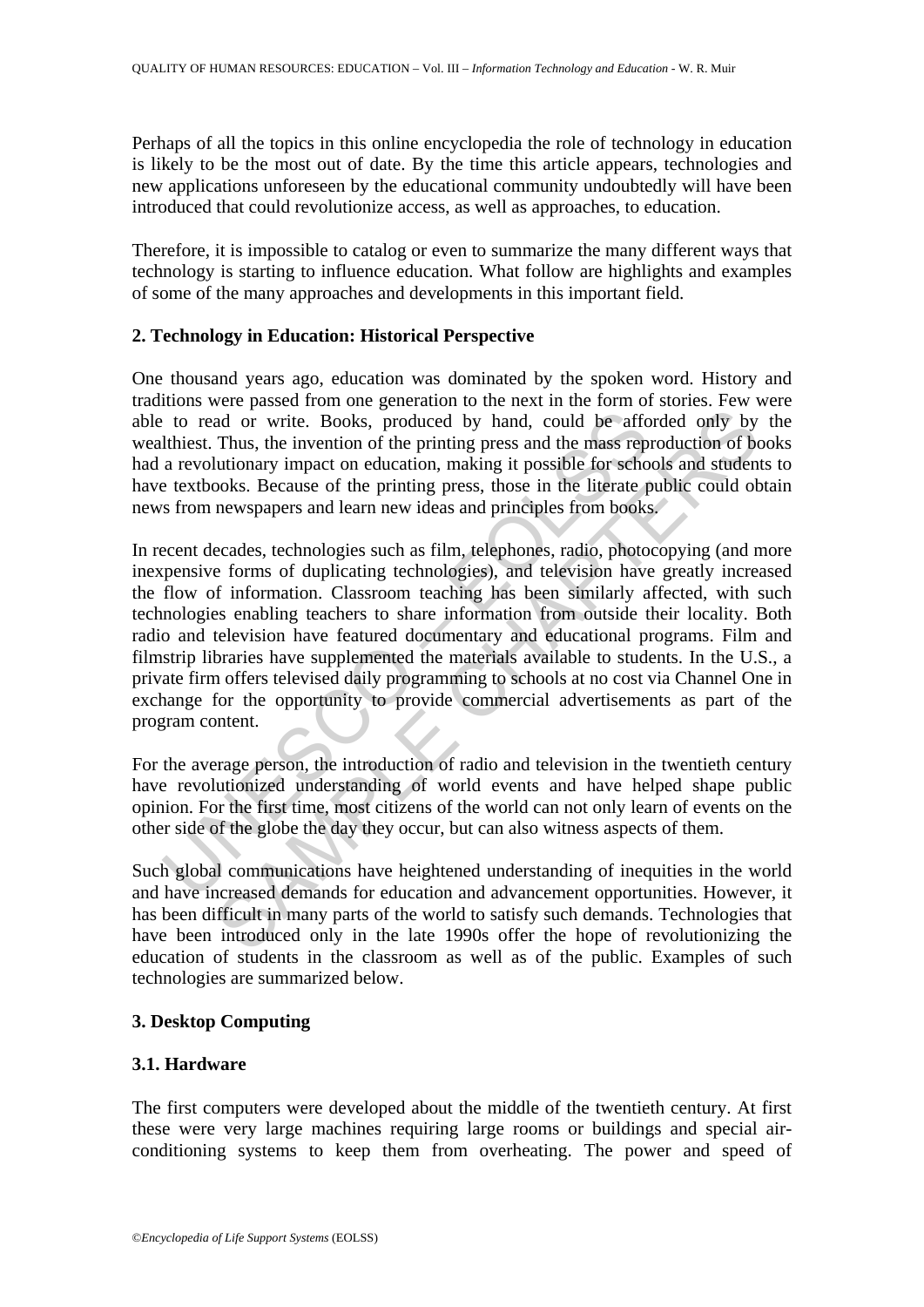computers have multiplied steadily since the start. By about 1980, the first computers were developed that could fit on a desktop. These computers had at least as much speed and capacity than their much larger predecessors. They were also much less expensive.

Since then, every few years a new generation of computers is developed that is smaller, faster, and less expensive. Some computers that can fit into a shirt pocket are much more powerful than the largest computer of only a couple of decades before. These computers are often equipped with storage devices able to hold many books, full-length motion pictures, and sound.

Similarly, there are printers available that are small, relatively fast, and quiet. Some of these can produce color output on paper, transparencies, and other materials. Such printers continually get more powerful at ever-decreasing cost of both purchase and operation.

Thus, the introduction and evolution of such machines are presenting whole new educational opportunities. With ever-increasing computing capability available at dramatically lowering prices, desktop and portable computers are proliferating in schools, business, and even homes.

## **3.2. Software Applications**

ration.<br>
S., the introduction and evolution of such machines are presentional opportunities. With ever-increasing computing capabitantically lowering prices, desktop and pottable computers and objets and solos, business, a The proliferation of such machines, along with the development of standardized operating systems software to run them, created markets for increasingly sophisticated software applications that work with the operating systems. The availability of ever more powerful software tools for programmers has facilitated the development of software applications with many different and increasing capabilities. Examples of some of the categories of software applications that are affecting education follow.

## **3.2.1. Tools for Teachers**

introduction and evolution of such machines are presenting which proportinates. With ever-increasing computing capability availably lowering prices, desktop and portable computers are proliferating siness, and even homes.<br> Some of the applications of desktop computers in education are extensions of earlier technologies. Instead of typewriters, teachers can now use word processing software, such as Microsoft Word or WordPerfect, to prepare class materials. Because the information is stored in an electronic form, it can easily be revised and updated for future use. Corrections can more easily be made and the final product can look much better than the handwritten or typed products of the past.

Similarly, there are many different software applications that can aid teachers to design presentations. Whether an outline, a graph, or a table, a wide range of different applications software (e.g. Microsoft PowerPoint, Harvard Graphics, or Corel's Quattro Pro) can make eye-catching presentation materials. If the teacher has a computer projector or palette available, the presentations can even include motion.

Desktop publishing software (e.g. Adobe PageMaker or Quark Express) can make presentation materials look even more professional than word processing software. Thus, fancy newsletters, brochures, and even books can be produced directly by teachers with such applications.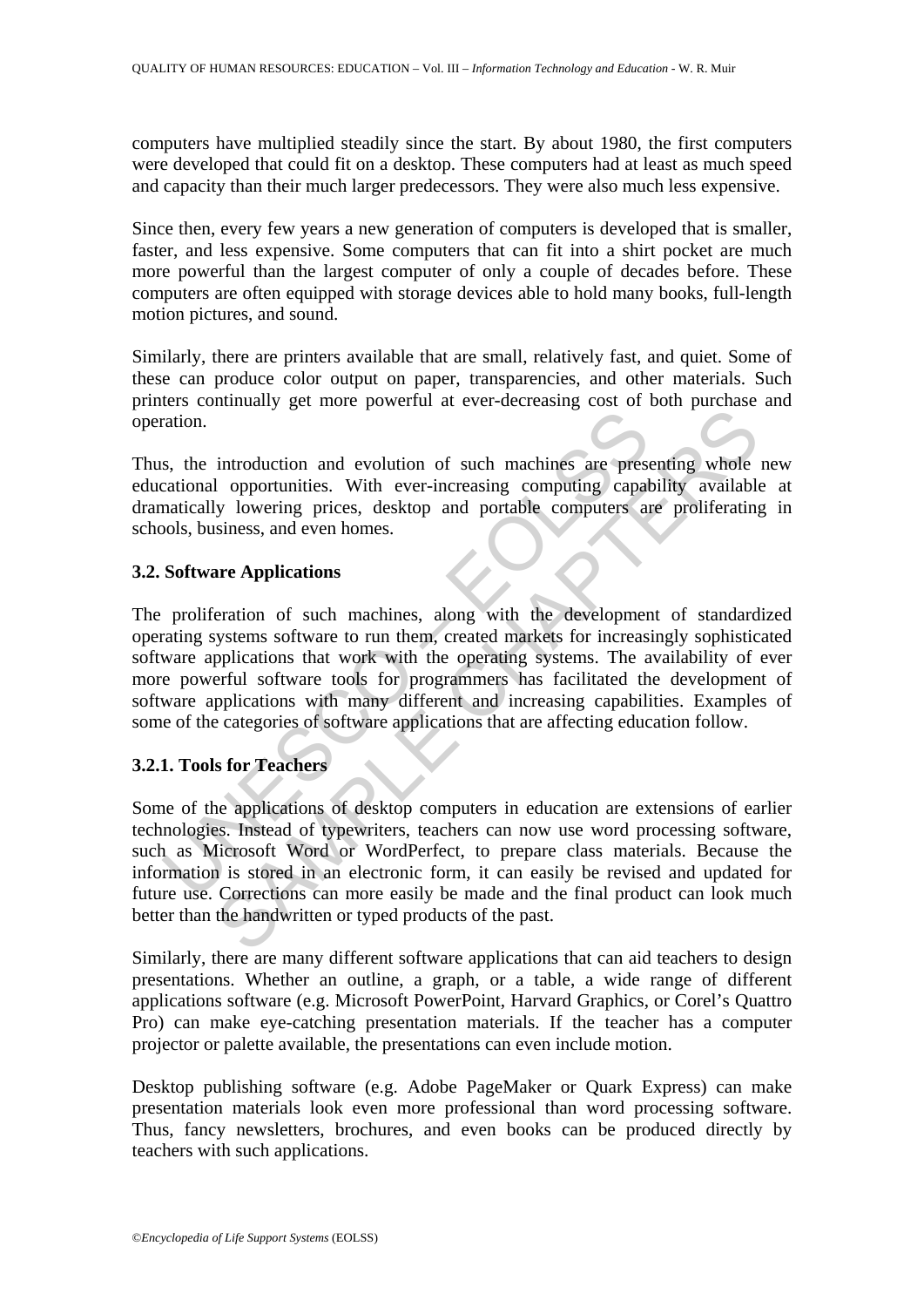Other applications can be used to give students computer-based tests. These can be immediately graded and analyzed, so that a study plan can be developed to overcome any weaknesses exhibited by individual students. For example, the Scholastic Aptitude Test (SAT) used widely in the U.S. for evaluating college applicants is available on computers both as practice exams and for student evaluation. Thus, desktop computers with modern application software can extend the ability of teachers to teach in traditional ways.

#### **3.2.2. Games**

There is a huge and growing market for video and computer-based games. While these are entertaining and enjoyable for students, many also have educational value. Some of the games are intellectually challenging (e.g. chess games or those based upon the Japanese game of go). Some involve puzzle solving (e.g. Minesweeper) and others are quiz-based (e.g. You Don't Know Jack), and both types will also challenge students to learn. "Where in the World is Carmen San Diego?" is a game that leads students to learn about different cities and countries around the world. While some games are combat-based, many have educational value. In fact, here is where the distinction between games and educational programs is often blurry.

## **3.2.3. Educational Programs**

games are intellectually challenging (e.g. chess games or thosense game of go). Some involve puzzle solving (e.g. Minesweep-based (e.g. You Don't Know Jack), and both types will also ch. "Where in the World is Carmen San D are intellectually challenging (e.g. chess games or those based upon<br>are intellectually challenging (e.g. chess games or those based upon<br>ame of go). Some involve puzzle solving (e.g. Minesweeper) and others<br>are of go. Yo Many software applications have been developed that are explicitly educational. There are many designed for all different age groups, from those too young to go to school to adults. Programs for young children range from shape matching and drawing to simple arithmetic, reading, and spelling programs. Examples of programs designed for preschool and early school years include Sesame Street Kindergarten, Maisy's Playhouse, and Reader Rabbit Personalized Kindergarten. Programs for primary school children include The Magic School Bus Explores the World of Animals, Orly's Draw-A-Story, and Madeline Thinking Games Deluxe. Educational programs for older children include Sim City 3000, Where in the World is Carmen Sandiego, Star Wars Pit Droid. Adult-oriented software can range from those designed for children up to applications designed to train programmers in advanced software development techniques. Many of these applications, particularly those directed at young children, are available free or at low cost. Sources for these programs will vary depending upon the country. Many are available as downloads from sites across the Internet. The more polished educational programs tend to be sold as commercial products through traditional distribution channels.

- -

-

TO ACCESS ALL THE **11 PAGES** OF THIS CHAPTER, Visit: [http://www.eolss.net/Eolss-sampleAllChapter.aspx](https://www.eolss.net/ebooklib/sc_cart.aspx?File=E1-12-05-09)